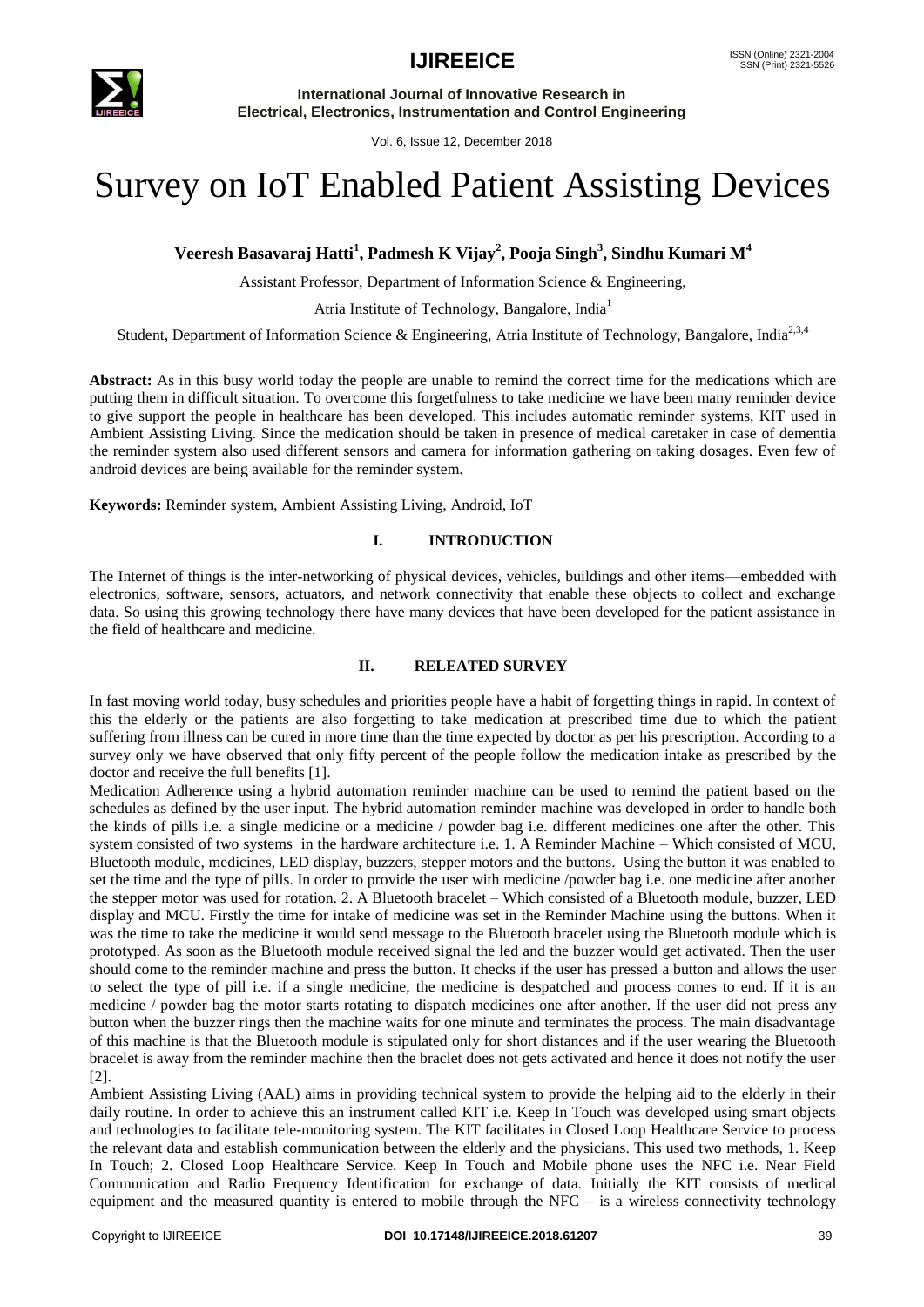

Vol. 6, Issue 12, December 2018

based on magnetic inductive coupling which works in free frequency band of 13.56 MHz. Later using the Closed loop Healthcare Service the data is sent to the telemonitoring service center when the data will be stored and the physicians can view the data in order to optimize the treatment for the patient. The Telemonitoring System also sends reminders for patients regarding the health. The main disadvantage in this is that the mobile and KIT should be in a touch i.e. should be in the desired frequency band [3].

Due to forgetfulness, people with dementia need assistive technologies for managing medications. In this paper we present a Kinetic based system for medication adherence monitoring of people with memory-degrading conditions .our system not only reminds a patient on time of medicine intake and provides the corresponding medication dose, but also vocally guides the patient through the steps of medication intake, controlling correctness and completeness of his actions and alerting the caregiver if problems occur.

This system consist of two main units, 1.The dosage unit stores medication doses, present by the care giver. It consist of compartments, each compartment can accommodate different types of pills to be taken simultaneously as a medication dose. The compartments are labeled by marks corresponding to morning, noon, and bedtime . In order to assess and supervise the patient's activity, the system contains a visual sensor (Kinect), speakers, and an array of simple Reedswitch sensors, micro-actuators, and LEDs. The Reed-switches, sensors, actuators and LEDs are built in the dosage unit and 2.The PC is programmed such that it can perform many functions like remind the patient about time of medication intake, set medication doses and time schedule of their intake, guide the patient through steps of medication intake by vocal prompts. Kinect is the vis and the speakers are directly connected to PC. The results of monitoring the patient's medication adherence are stored in system database and can be viewed online from PC or online from the caregiver's personal device. Here the system consist of some more hardware like the prompt generator works as a look-up table that maps the prompt codes produced by the medication adherence controller to vocal commands delivered through the speakers to the patient, the message generator maps message codes produced by the medication adherence controller to messages sent to caregiver through email. The system interface provides the caregiver simple interface to fill-in the medication doses, set a schedule of their in-take, and view the history of medication intakes over the given period of time. The medical adherence controller is implemented in software on PC. It takes the medication schedule from database and data from the dosage unit sensors and Kinect and based on them assesses the patient's actions, generates control signals to open the required dosage unit compartment, determines the codes of prompts and messages to be send to the prompt generator and the message generator, respectively, and writes the results of adherence monitoring in database. The system operates as follows. By using the system interface, the caregiver unlocks the dosage unit, fills medication doses into compartments and sets up the intake schedule. As the schedule is saved in database, the compartments are automatically locked. When the time comes, the medication adherence controller unlocks the compartment with correct dose, activates the prompt generator to vocally remind the patient to take medication, and initiates the patient's monitoring by Kinect. To help the patient to find the required dose, only LED of unlocked compartment is switched ON , while all the other compartments are locked and have their LEDs OFF. As the patient opens the compartment, the system vocally prompts him/her on correct steps of medication intake. If it recognizes that the patient completed the intake activity successfully, it sends an informative message to the caregiver. Otherwise, it prompts the patient again to repeat the uncomplete actions (e.g. intake the medication; close the compartment, etc.) If after several reminders the action remains still incomplete, the system alerts the caregiver about the problem by a corresponding message, switches the LEDs OFF and returns to the schedule monitoring. The proposed system still suffers from common limitation of camera-based intake recognition systems. Namely, it does not distinguish the actual medication intake from touching mouth or nose for example, The swallowing of pills is not detected per se, since Kinect camera resolution does not allow it and it is also restricted ourselves to monitoring of a single person [4].

Thai is very well known for ageing society status so, they proposed a architecture which incorporates a combination of automated process technique, which are Voice over IP, SMS and web services which helps to devise an effective remainder and feedback solution for both Thai elders and supervising healthcare professionals. It is easy to use, reliable and flexible for future change if needed. It is use by more generic Thai elders and not only those who are familiar with it. It is also capable for reminder system for the elders and a feedback system for healthcare professionals. The development and test platform (32-bit, i386 desktop) ran the Ubuntu 11.10 operating system with 4GB of memory on the Intel Core i7 processor with L3 cache. The whole project was ran together on a virtual machine an i386 Ubuntu Server 11.04 with 1GB of memory. The early version of a VoIP server was provided by a commercial VoIP service. The SMS service was used to allow easy integration throughout the system. A preliminary study is needed so they planned to use smart phone for reminder and feedback in collaboration with Primary care unit (PCU). That time Siriraij Hospital was one of the largest Hospital for public so they performed under this hospital there experiment. First a prototype of a smartphone based on medication reminder and feedback system was developed and given for initial test to the Siriraj PCU. But durinf this phase, the PCU staffs expressed their concern regarding complexity and high cost of smart phone which is not affordable for all kind of patients. A complete solution of medication reminder and feedback system of non-smart phone does not only depend on system architecture but also on user-friendliness of the non-smart phone device as well as efficiency of communication to the end-users. Some of the studies also suggest that the keys, screen, font should be clear enough to use and Thai language should also be supported for Thai people as everyone in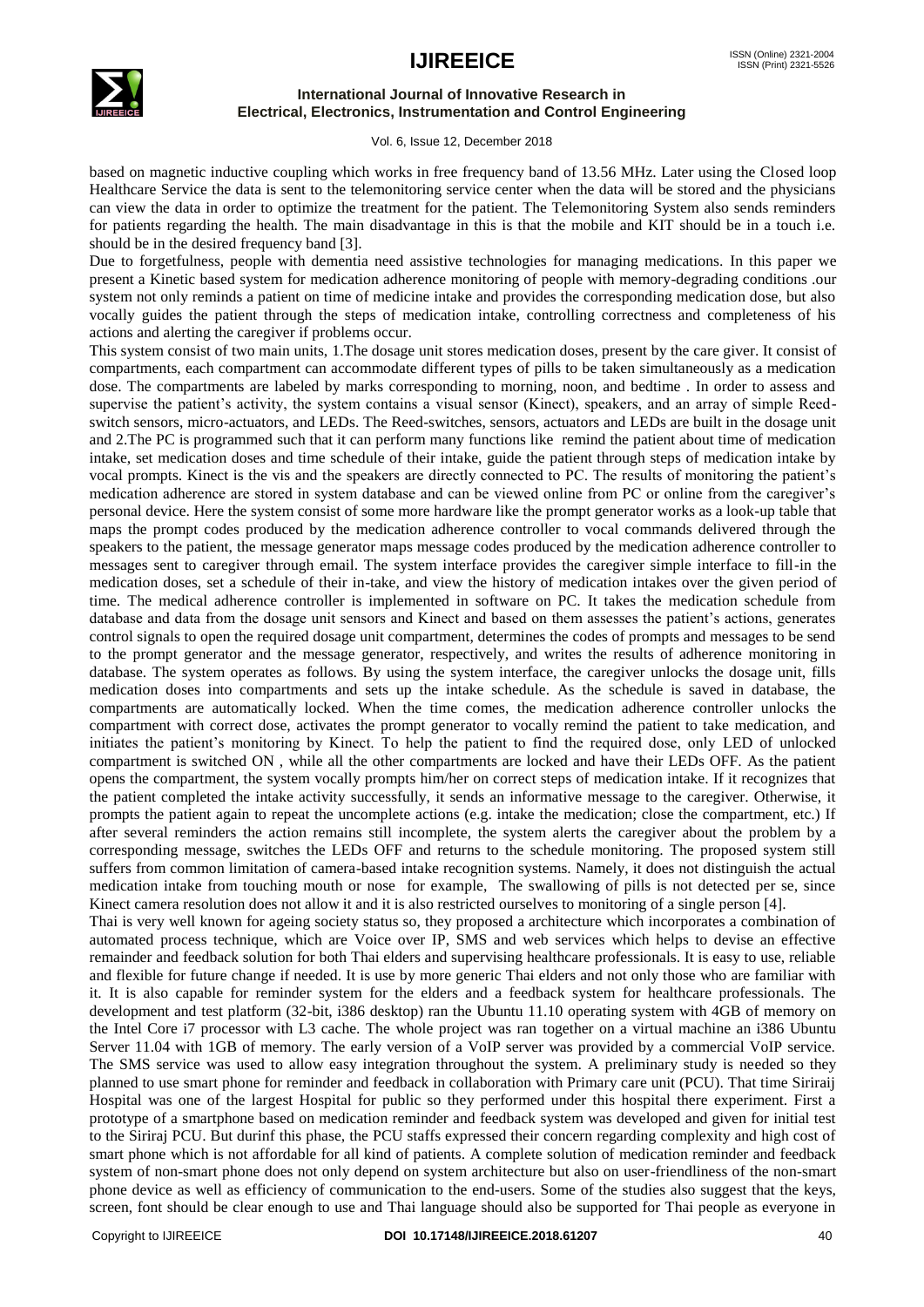

Vol. 6, Issue 12, December 2018

not verse in all language. Communication should be simplest if not most elders will lose their interest and this will cause the failure of this project. One more issue was identified is that the VoIP server was rather limited and it can make only about five phone calls. So we need more powerful VoIP server along with an efficient reminder scheduling policy to manage schedules [5].

Medication Reminder and Healthcare is based on the android application. With the present fast moving life with stress, people are usually suffering with one or more diseases. To overcome from deadly diseases one important task is to take the medicine regularly. The medication adherence as become the most complex task. So to overcome through this difficulty the new system should be developed. With the wide use of gadgets gave the opportunity to develop new application. So using these android gadgets the difficulties faced with medication adherence as been overcome. The android operating system is mainly used to improve the technologies associated with android mobiles like touch screen application. Android application is the Linux based system. Using this android application the users (user may be the patient who wants to use this app) can register, can set the alarm, enter the start and the end dates through the app, users can also select the doctors based to the diseases through navigating through the many existing doctors. The users can also read the other articles, different post which is related to the good social life style, looking and feeling better and happy healthy life. Once the alarm is set the users get the notification messages via mails, messages which the user are selected. The user can activate or deactivate the notification based on the user preference.

The Doctors can register using the registered modules through which the doctor can enter the details. Even the doctor can view the details and information about the entire registered user. Appointment scheduling can also be done through this app. Still the developers are working on this system to improve the interaction between the user and the doctors through the video calling [6].

Usefulness of health care services is seriously affected by medication adherence. Internet of Things (IoT) infrastructure for activity monitoring is a strong candidate solution to maintain adherence of forgetful patients. In this study, we propose an IoT framework where medication intake is ensured with real time continuous activity recognition. We present our use case with the focus of application and network layers. We utilize an activity classification scheme, which considers inter-activity detection consistency based on non-predefined feature extraction as the application layer. The network layer includes a gateway structure ensuring end-to-end reliability in the connection between a wireless sensor network (WSN) and Internet. Results obtained in simulation environment suggest that the selected application and network layers introduce a feasible solution for the medication intake use case. GlowCap, a Vitality product, is designed as the lid of medicine bottle. A led flashes when it's the time for medication intake. If the monitored person forgets to put the lid on, an audio notification is generated and records that medication intake is complete. Over the AT&T Mobile Broadband Network, reminders, reports and notifications can be sent to the users and their caregivers. It's also possible to generate textual notifications in the case of forgetting medication intake or phone calls for the monitored person. However, for this system to fulfil the defined functionality, the medicine box and the led equipped apparatus which is plugged into the outlet should exist in a place, which is visible for the monitored person. We carried out our tests related to activity recognition phase of our medication intake adherence framework, splitting the composite medication intake activity into simple actions drink, open-pill-box, put-glass-back and put-pill-in-mouth. Part 1 comprises taking the pill from the box whereas part 2 is moving the pill towards the mouth. Durations of the activities drink, open-pillbox, put-glass-back, and put-pill-in-mouth are determined to be 7.83 s, 2.71 s, 1.96 s and 3.70 s respectively. The human subject is told to perform these activities conforming to the given durations. Audio notifications are provided with the human subject so that he can conform to the given durations, however, the performed duration of the activities by the subject do not correspond to the specified durations exactly. The specified durations of the activities are set as given due to their suitability, which is established upon practicing the considered activities. Given duration of the activities are also utilized in simulation tests of the gateway, to evaluate gateway response time. Medication adherence is an essential component for achieving effectiveness in health care services. Though some patients do not adhere to the therapy on purpose, the rest suffer from accidental non-adherence. Medication intake is one of the cases which require adherence and forgetful patients may fail to adhere accidentally. Existing tools to assist forgetful patients in adherence are disadvantageous since they determine medication intake is fulfilled, considering indirect indicators of medication intake, instead of directly monitoring medication intake activity. They also do not operate on IoT and can e-Health Pervasive Wireless Applications and Services (eHPWAS'15) 236 be in scalable for increased number of medication items [7].

#### **CONCLUSION**

We hereby after surveying the papers published before conclude that only 50 percent of the people take intake of medicines as prescribed by the doctor in the correct time. And there was no system which can maintain the temperature inside the box. As the person can move from one place to another the temperature and humidity does not remain same which has to be maintained in order to maintain the potency of the medicine. There is no information stored on the cloud based on intake dosage, remainder system were based on Bluetooth modules which is only for small radius distance.